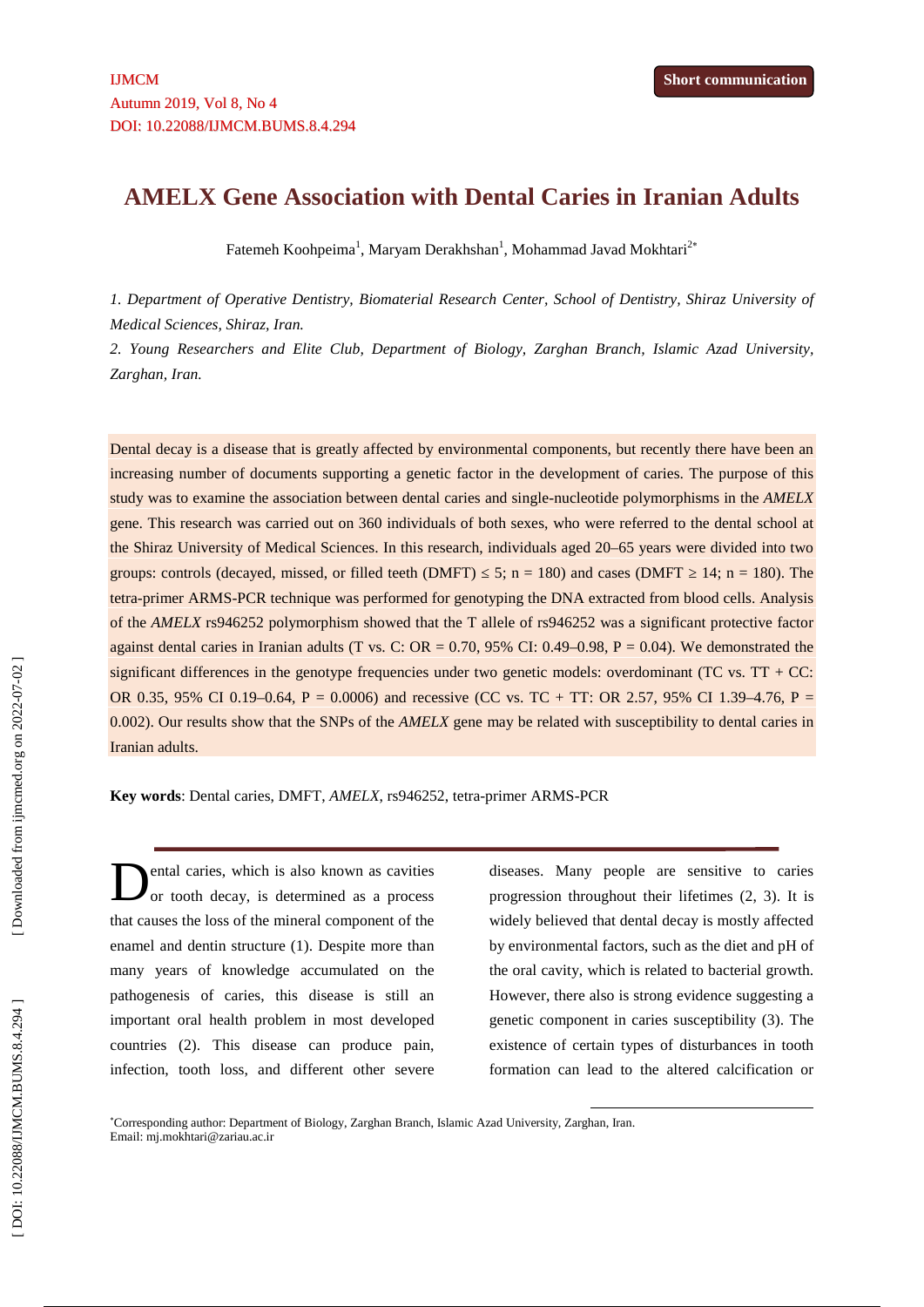development of the enamel matrix. These enamel defects can influence a single tooth or the entire dentition (4).

Information on the genetic contribution to variation in the liability to caries has been indicated in investigations showing heritability estimates of about 50 percent (5, 6). There are different genes involved in the formation of the human dental enamel, i.e., *ENAM*, *AMELX*, *MMP-20*, *KLK-4*, and, more recently, *LX3*, *FAM83H*, *WDR72*, and *SLC4A4* (7). Amelogenin (AMEL) is the main matrix of proteins that has an important role in the formation of enamel. It represents about ninety percent of the organic content. *AMELX* and *AMELY* genes are responsible for encoding this protein, and are located on the X and Y chromosomes, respectively (8). *AMELY* is not under a strong functional constraint and is expressed at a low level. The *AMELX* gene contains seven exons and six introns. During enamel development, the AMELX protein is responsible for biominer alization. Different studies indicate that genetic variation can lead to mineral losses of dental structures, which contribute to alterations of the enamel, bacterial attachment, and biofilm deposition (9). A new investigation of AMEL sequences has shown that different locations of this protein have developed differently over two hundred million years (9). Several studies have shown that exon 6 of *AMELX* gene is variable, while the N- and C-terminal regions are well conserved (10).

Single-nucleotide polymorphisms (SNPs) are very important markers in different studies that link phenotypic changes to DNA-sequence variations. Studies in this field are expected to promote the analysis of human system physiology, and explain the molecular basis of diseases. The purpose of this study was to determine whether dental caries in Iranian adults is related to SNPs in the *AMELX* gene.

## **Materials and methods**

#### **Study subjects**

This research was performed on 360 individuals of both sexes (180 females and 180 males) referred to dental school at the Shiraz University of Medical Sciences. The ages of the examined persons were between 20 and 65 years. The individuals voluntarily agreed to participate in this venture as a part of a large prospective research project and completed the written informed consent form. The study was approved by the Ethics Committee of the Medical University of Shiraz, Iran. The examination of the dental and oral status was performed with the WHO criteria for all individuals by an expert dentist. In the same way, dental caries was explored by using a flat mirror and explorer, artificial light, and conventional dental chairs. In addition, the radiographic exam was performed as a part of the diagnosis of caries for all individuals by taking right and left bitewing radiographs; for teeth with dentin lesion with possible pulp lesion, periapical radiographs were used as a complementary diagnostic method. Dental status was scored by the number of decayed, missed, or filled teeth (DMFT). According to the DMFT, the individuals of this study were divided into two groups: cases and controls. Cases were defined as individuals diagnosed with high caries (DMFT  $\,$  14; n=180), while controls were defined as individuals with lower caries and no history of caries (DMFT  $5$ ; n = 180) (11). Inclusion criteria consisted of patients aged between 20 and 65 years; it included men or women, and all subjects had a similar oral hygiene habits including fluoride exposure, access to preventive dental care, tooth brushing frequency, sugar intake and socioeco nomic status. The individuals voluntarily signed an informed consent form that was approved by the Ethics Committee of the Medical University of Shiraz, Iran. Exclusion criteria consisted of a history of alcohol intake and smoking, existence of any systemic disease, history of any tooth-loss from traumatic injury, severe periodontal disease or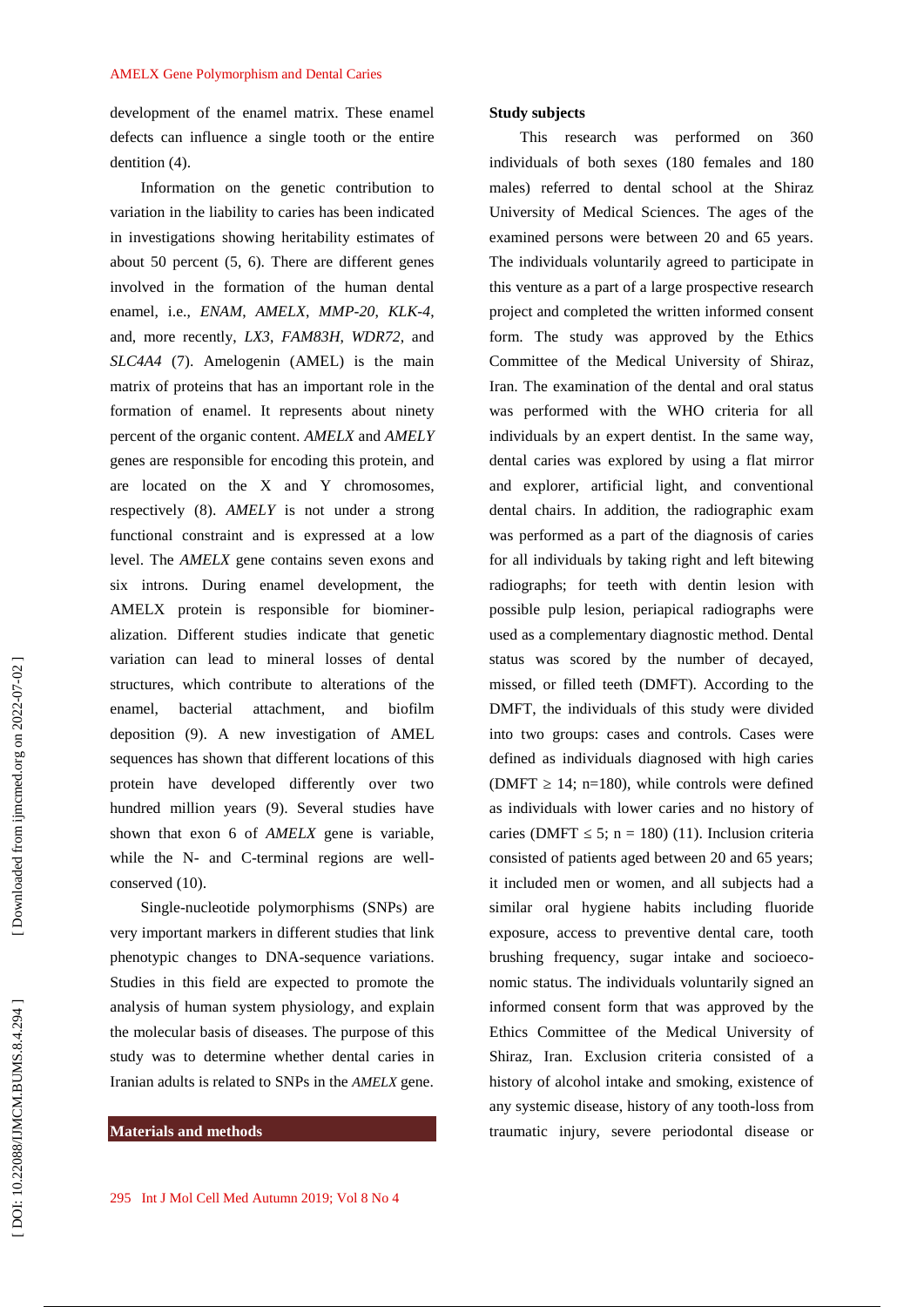orthodontic treatment, pregnant women, and existence of severe mental disorder.

# **SNP genotyping**

The salting out method was used to isolate DNA from the whole blood samples, and DNA purity was measured spectrophotometry using the Eppendorf Biophotometer (Germany). The *AMELX* genomic sequence was obtained from NCBI site (http://www.ncbi.nlm.nih.gov). The polymorphisms were detected and primers were designed for T- ARMS-PCR, which is a simple and rapid technique for the recognition of SNPs (12). The location of SNPs and T-ARMS-PCR primers are shown in Table 1. PCR reactions were performed in a total volume of 20 μl which contained 0.5 μM of each primer, 250 μM dNTPs, 1 U Taq DNA polymerase, 1.5 mM  $MgCl<sub>2</sub>$ , and 50 ng genomic DNA. The cycling conditions of PCR included initial denaturation at 95 °C for 5 min, followed by 30 cycles for rs946252 at 95°C for 30 s, annealing at 60 °C for 30 s, and extension at 72 °C for 40 s, with a final extension of 72 °C for 10 min. The PCR products were verified on 2% agarose gels. To ensure genotyping quality, approximately 20% of the random samples were sequenced and showed no genotyping error.

## **Statistical analysis**

Hardy–Weinberg equilibrium (HWE) was assessed using the chi-square test. The difference of sex between the case and control groups was determined by the chi-square test method. This test also was used for the comparison of genotypes and allele frequencies in the two groups. We also used unconditional logistic regression analysis to test the relation between each SNP and case/control status

under different genetic models, such as dominant, codominant, recessive, and overdominant. The results were considered statistically significant when P was less than 0.05. All analyses were done using the version 19.0 of SPSS software.

# **Results**

The study group consisted of 180 high caries cases (90 females —50 percent and 90 males —50 percent), aged 20 to 65-years-old (the average age was  $25.84 \pm 7.91$  years), and the mean of DMFT was 14.76. The controls were composed of 180 individuals (90 females —50 percent and 90 males —50 percent) who were with low caries, aged 20 to 65 years old  $(26.21 \pm 9.45$  years), and the mean of DMFT was 4.95. There was no statistical difference in age between the cases and controls (P> 0.05). Ten individuals were caries-free.

The genotypes and alleles frequencies of the *AMELX* rs946252 gene polymorphism in cases and controls are shown in Table 2. The control samples were not at HWE. The results confirmed strong supporting evidence for the association between the dental caries and rs946252 polymorphism in females. We found that the T allele of rs946252 was a significant protective factor against dental caries in Iranian adults (T vs. C: OR  $= 0.70, 95\%$ CI:  $0.49-0.98$ , P=0.04). We demonstrated significant differences in the genotype frequencies under the two genetic models: overdominant (TC vs.  $TT +$ CC: OR =  $0.35$ , 95% CI 0.19–0.64, P = 0.0006) and recessive (CC vs. TC + TT: OR =  $2.57$ , 95% CI 1.39–4.76,  $P = 0.002$ ). No significant differences were observed between genotype frequencies and caries experience risk in males (OR

| <b>Table 1.</b> The primers used for detection of rs946252 polymorphism in <i>AMELX</i> gene. |                       |                |                                |  |  |  |
|-----------------------------------------------------------------------------------------------|-----------------------|----------------|--------------------------------|--|--|--|
| Gene<br>polymorphism                                                                          | <b>Product size</b>   | <b>Primers</b> | Sequence $(5'$ to $3')$        |  |  |  |
| AMELX<br>rs946252                                                                             | Outer primers: 331 bp | FO.            | TTTATGGAGCATTCATTACATCCATGTT   |  |  |  |
|                                                                                               |                       | RO             | ATCAGAATTTTTGGTAGCGGCATTTGAG   |  |  |  |
|                                                                                               | $C$ allele: 160       | FI             | TTTCACAAACTTGGACATAAAAATCTTCC  |  |  |  |
|                                                                                               | <b>T</b> allele: 229  | <sub>RI</sub>  | TGTTTTAAACCCTAATTTCACCAACTAGGA |  |  |  |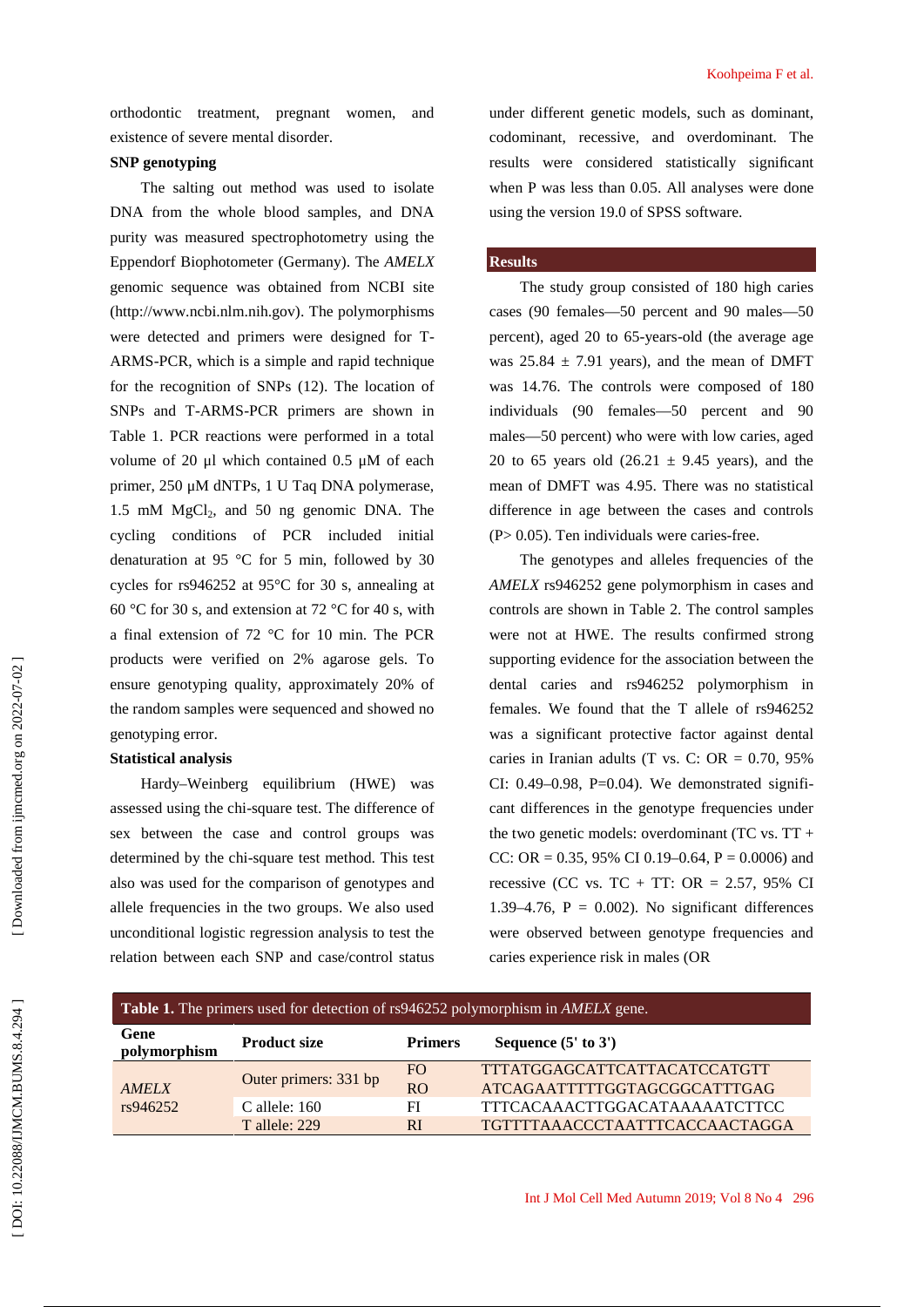| <b>Table 2.</b> Distribution of genotypes and allele frequencies of the rs946252 polymorphism. |                      |                                 |                        |                           |                   |        |  |  |
|------------------------------------------------------------------------------------------------|----------------------|---------------------------------|------------------------|---------------------------|-------------------|--------|--|--|
| Gender                                                                                         | <b>Genetic Model</b> | rs946252<br><b>Polymorphism</b> | <b>Cases</b><br>$($ %) | <b>Controls</b><br>$($ %) | <b>OR</b> (%95CI) | P      |  |  |
|                                                                                                |                      | Genotype                        |                        |                           |                   |        |  |  |
| Female                                                                                         | Co dominant          | TT                              | 12(13.33)              | 9(10.00)                  | 1                 |        |  |  |
|                                                                                                |                      | TC                              | 32(35.55)              | 55(61.11)                 | $0.43(0.16-1.14)$ | 0.08   |  |  |
|                                                                                                |                      | CC                              | 46(51.11)              | 26 (28.88)                | $1.32(0.49-3.56)$ | 0.57   |  |  |
|                                                                                                | Dominant             | <b>TT</b>                       | 12(13.33)              | 9(10.00)                  | 1                 |        |  |  |
|                                                                                                |                      | $TC+CC$                         | 78 (86.66)             | 81 (90.00)                | $0.72(0.28-1.80)$ | 0.48   |  |  |
|                                                                                                | Recessive            | $TC+TT$                         | 44 (48.88)             | 64 (71.11)                |                   |        |  |  |
|                                                                                                |                      | CC.                             | 46(51.11)              | 26(28.88)                 | $2.57(1.39-4.76)$ | 0.002  |  |  |
|                                                                                                | Over dominant        | $TT+CC$                         | 58 (64.44)             | 35(38.88)                 |                   |        |  |  |
|                                                                                                |                      | <b>TC</b>                       | 32(35.55)              | 55(61.11)                 | $0.35(0.19-0.64)$ | 0.0006 |  |  |
|                                                                                                |                      | Genotype                        |                        |                           |                   |        |  |  |
| Male                                                                                           |                      | T                               | 30(33.33)              | 35 (38.88)                |                   |        |  |  |
|                                                                                                |                      | C                               | 60(66.66)              | 55 (61.11)                | $1.27(0.69-2.34)$ | 0.43   |  |  |
| Female<br>and Male                                                                             |                      | Allele                          |                        |                           |                   |        |  |  |
|                                                                                                |                      | T                               | 86 (31.85)             | 108(40.00)                | 1                 |        |  |  |
|                                                                                                |                      | C                               | 184 (68.14)            | 162(60.00)                | $1.42(1.02-2.03)$ | 0.04   |  |  |

| <b>Table 3.</b> Gender distribution for DMFT index. |          |                 |                |  |  |  |  |
|-----------------------------------------------------|----------|-----------------|----------------|--|--|--|--|
|                                                     |          | <b>Male</b>     | Female         |  |  |  |  |
| <b>Mean</b>                                         | Control  | $4.92 \pm 0.47$ | $4.97+0.14$    |  |  |  |  |
| <b>P-value</b>                                      | P > 0.05 |                 |                |  |  |  |  |
| <b>Mean</b>                                         | Case     | $14.85 + 5.43$  | $14.66 + 4.50$ |  |  |  |  |
| <b>P-value</b>                                      | P > 0.05 |                 |                |  |  |  |  |
|                                                     |          |                 |                |  |  |  |  |

 $= 1.27, 95\%$  CI: 0.69–2.34, P = 0.43). The DMFT index was analyzed according to gender in both case and control groups. This index was not significant in case and control groups (Table 3).

#### **Discussion**

Dental caries and periodontal disease are the two most common oral diseases in humans. They can cause systemic as well as local complications, such as pregnancy complications, preterm delivery, low birth weight, and early childhood caries (13, 14). Tooth decay is a multifactorial and complex disease process that causes suffering to a large percentage of the population. Host, microorganism, time, and substrates are important factors that produce caries (15, 16). It has been demonstrated that different genes such as those influencing the composition of saliva or genes taking part in formation of dentin and enamel, carbohydrate metabolism and influencing immune responses, Examples and control and control and the matrices and control and the endoted in the angle of the same and control groups. This index was not expression of different complex significant in case and control groups (Table

have significant role in etiology of dental caries (17-19). Enamel development is a result of the expression of different complex genes that are needed to manage the complicated process of mineralization. AMEL is the most extracellular matrix protein of developing enamel (20). Many recent investigations focused on the role of genes in tooth formation. They showed that the genes responsible for enamel formation may have an important role in caries susceptibility. It was demonstrated that variation in these genes may cause different enamel defects by making structural changes in enamel (21, 22). However in our recent study, we find no relationship between *ENAM* gene polymorphism and caries experience (23). Specific isoforms of AMEL produced by alternative splicing serve definite signaling functions within the tooth structure development (24). Hence, different phenotypical enamel malformations may be created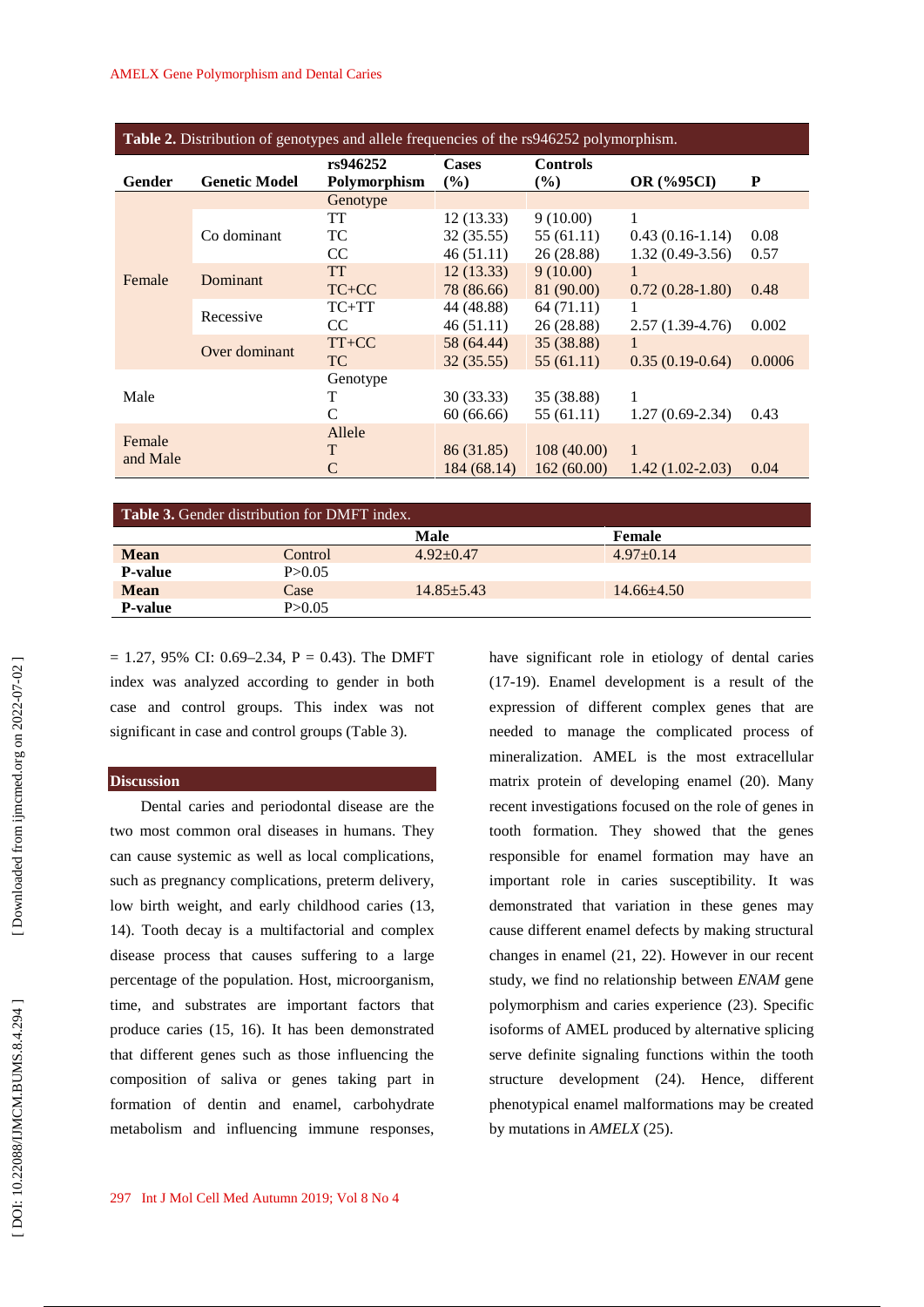In this investigation, we studied whether the SNP in *AMELX* is associated with dental caries in female and male Iranian adults using the tetra primer ARMS-PCR. This technique is an accurate, reliable, and simple method for genotyping SNPs. This method includes a PCR reaction in a vial with two pairs of primers, and is followed by electrophoresis on agarose gel. The rs946252 SNP is located in the intron region of the *AMELX*. Genetic alterations could lead to the abnormal functioning of cellular proteins and this change could result in the malformation of the enamel prisms that increase the susceptibility to dental decay. The data of the present study suggests that association can be detected between *AMELX* and caries experience. We found that the T allele of rs946252 was a significant protective factor against dental caries in Iranian adults. There was a significant association between rs946252 T  $>$  C and dental caries susceptibility under recessive (CC vs. TC+TT) and overdominant (TC vs. TT+CC) genetic models. Yet, no significant association was found between rs946252 and dental caries susceptibility under the dominant (TC+CC vs. TT) genetic model.

It seems that the phenotype of the dental enamel is associated with *AMELX* mutation (26). Furthermore, mutations in *AMELX* led to the genetic and phenotypical diversity of X-linked amelogenesis imperfecta (27). As many previous investigations demonstrated the significance of the *AMELX* gene in enamel formation, certain authors proposed an association between *AMELX* gene polymorphism and dental caries. For example, in a Guatemalan–Mayan population, AMEL was related with a high-caries susceptibility (21) and in Turkish children, the genes that are responsible for enamel formation associated with high-caries experience (22). Although, sequencing *AMELX* in seventy Turkish children did not suggest this gene as an important candidate for caries experience (28). Another study in Turkish adults has shown no Koohpeima F et al.

significant association between dental caries and *AMELX* (+522) polymorphism (11). Kang et al. have demonstrated that TT genotypes in *AMELX* (rs5933871; rs5934997) can lead to increased caries susceptibility (29). In addition, Gasse et al. in a large cohort study, demonstrated that the sequencing of all the coding regions of the *AMELX* in high caries children did not show an important polymorphism related to increased caries experience. In this SNP, (rs946252), the alleles frequency was  $C/T$  (0.63/0.37) (30). In the present study, the alleles frequency was C/T (0.68/0.32) in the case group and (0.60/0.40) in the control group. These results differ slightly from the previous reports produced by many studies.

In conclusion, our findings showed that rs946252 polymorphism in the *AMELX* gene is associated with dental caries susceptibility, although, the development of dental decay necessitates a complex interaction between environmental and genetic variables. Supplem entary studies are needed to demonstrate the potential function of this SNP and to validate these findings in other ethnic populations. Our study has some limitations such as small sample size, which may be inadequate for assessing statistical interaction. Considering the limited sample size, these results need to be replicated in other and larger populations. On the other hand, we tested only one SNP that may be considered as another limitation.

# **Acknowledgment**

The researchers thank the Vice-Chancellery of Shiraz University of Medical Sciences for supporting this research (Grant 9941).

# **Conflict of interest**

Authors state no conflict of interest.

#### **References**

1. Nyvad B, Baelum V. Dental caries: the disease and its clinical management. Second ed: John Wiley & Sons; 2009.

2. Vieira AR, Modesto A, Marazita ML. Caries: review of